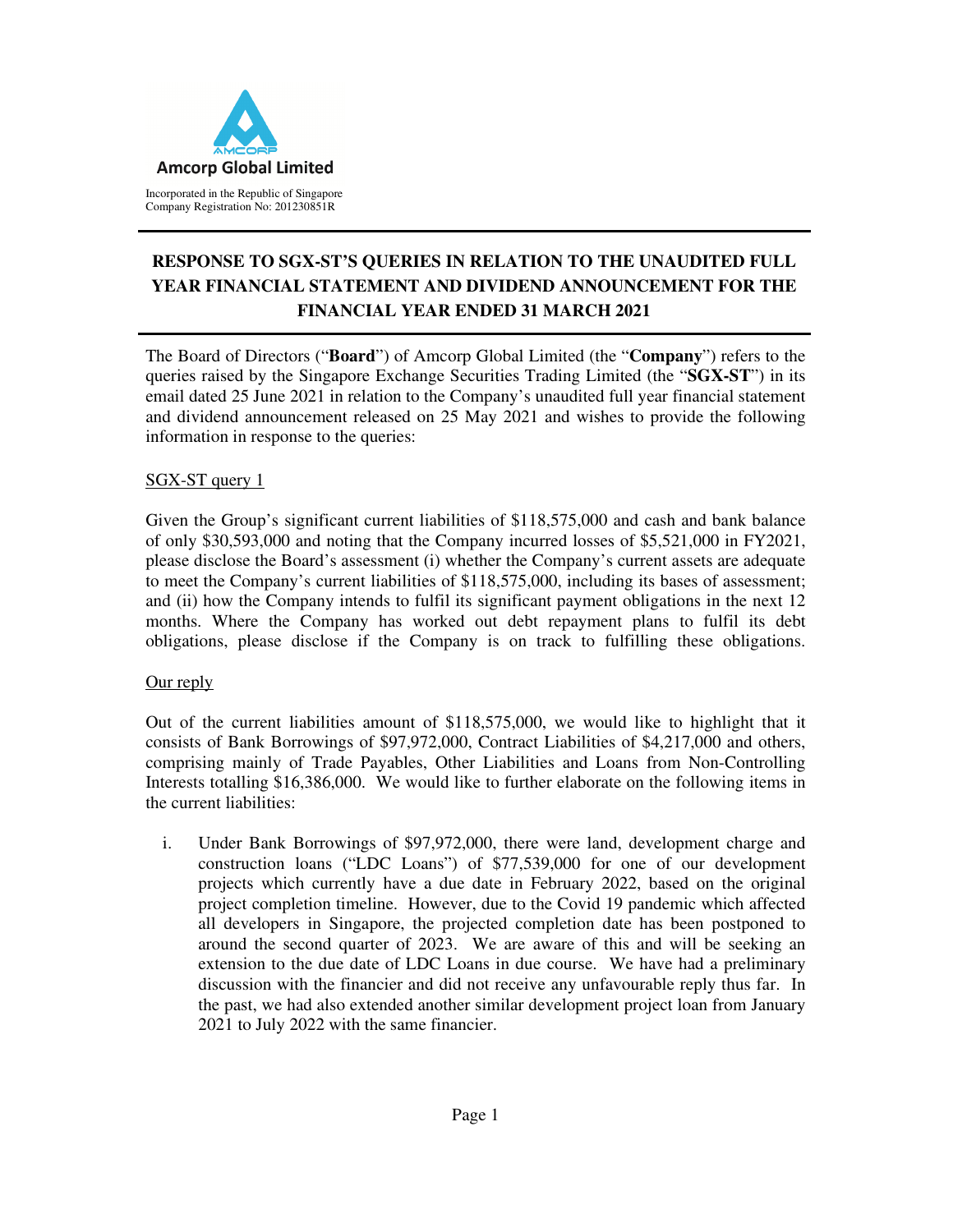- ii. Under Bank Borrowings of \$97,972,000, there was also a money market loan ("MML") of \$20.0 million for one of our completed commercial property. This loan was structured as a MML with one to six months repayment/rollover for flexibility reason as these are completed properties. The loan is fully secured with a charge over the 10 commercial units, which has a valuation report value of \$38.0 million as at financial year-end of 31 March 2021. As the loan is fully secured and the loan-tovaluation percentage is low (52.6%), we do not expect the loan to be recalled within the next 12 months.
- iii. Under Contract Liabilities of \$4,217,000, \$3,418,000 represents monies received from buyers upon signing of sale and purchase agreements for the sale of our two ongoing development projects in Singapore and land held for sale in Vietnam. These monies will be recognised as revenue or income when the respective percentage-ofcompletion for the two projects catches up with the amount paid, and the land has been developed. Therefore, such contract liabilities are non-cash items that are not expected to be repayable within the next 12 months.

Taking into consideration the above items, the net current liabilities payable within the next 12 months amounted to only \$17,618,000, which is lower than the cash and bank balance of \$30,593,000. The Board and management constantly monitor its liquidity position and will take the necessary steps for the Company to meet its payment obligations as and when due.

## SGX-ST query 2

Please provide the reason for the refund of additional buyer's stamp duty ("ABSD") of \$4,680,000 when it has been expensed off in the previous year.

#### Our reply

In our Annual Report 2019 for the financial year ended 31 May 2019, in the Notes to the Financial Statements, Note 38 on Contingent Liabilities, we disclosed the following under "Others":

"One of the Group's subsidiaries has not met the required timeline for the completion of a development project due to external factors. The matter is under appeal with the relevant authority for an extension. In the event that the appeal is not successful, management estimates that the potential charge to be approximately \$4.8 million. Based on the facts and circumstances of this matter, the directors are of the view that the subsidiary has reasonable ground for obtaining an extension of time for the completion of the development project. Todate, this development project has been completed and it is within the requested extension period. Accordingly, no provision for any liability has been made in these financial statements."

In the previous year (financial period ended 31 March 2020), the Inland Revenue Authority of Singapore ("IRAS") required the subsidiary to pay the ABSD as we did not receive a positive reply to our appeal. Accordingly, the ABSD amount of \$4,680,000 was expensed off.

However, in December 2020, IRAS replied that, based on the facts and circumstances of our further appeal, they approved our appeal and refunded the ABSD. Therefore, the ABSD amount of \$4,680,000 was written back as refund of ABSD.